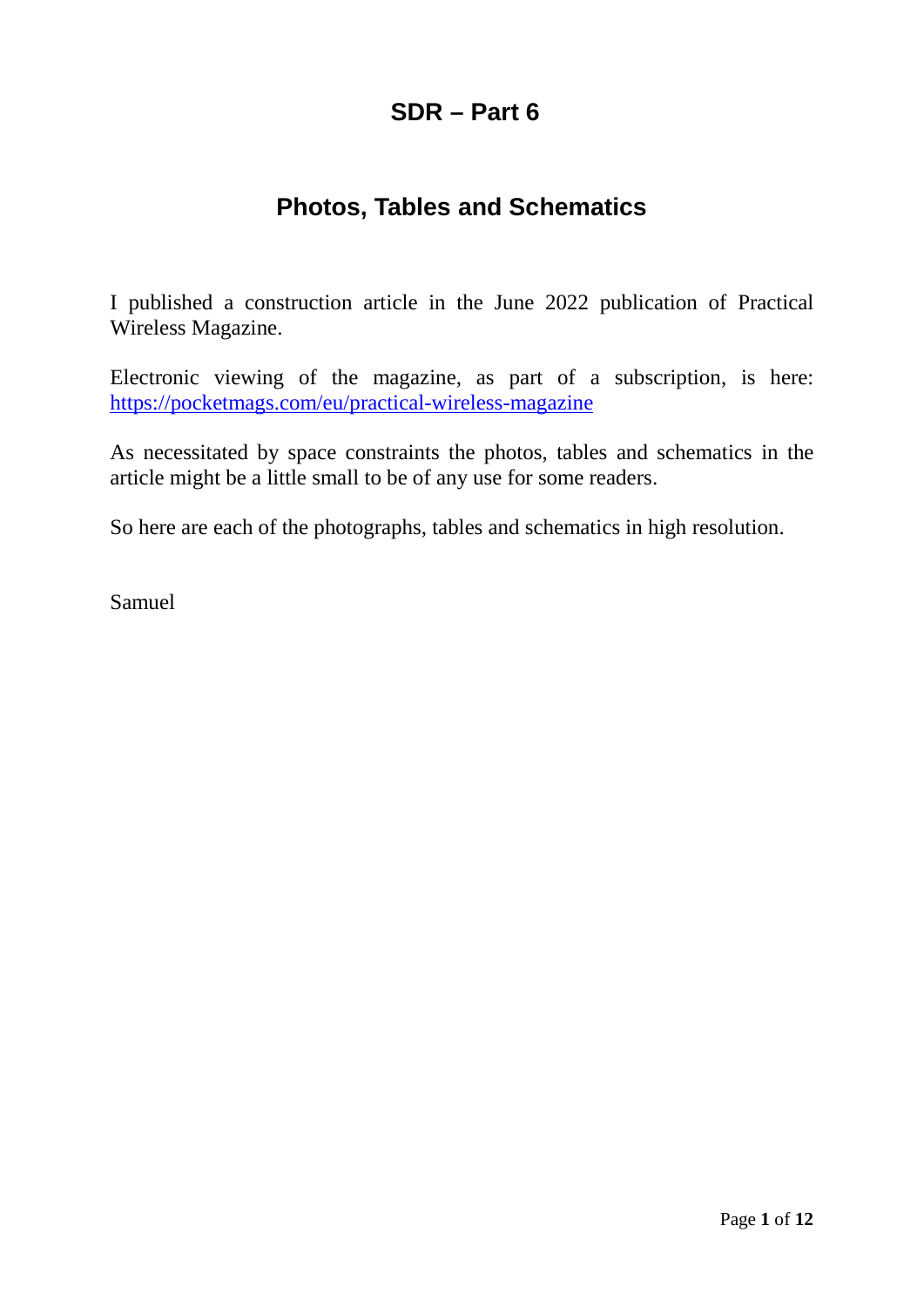

**Figure 1. Basic block diagram**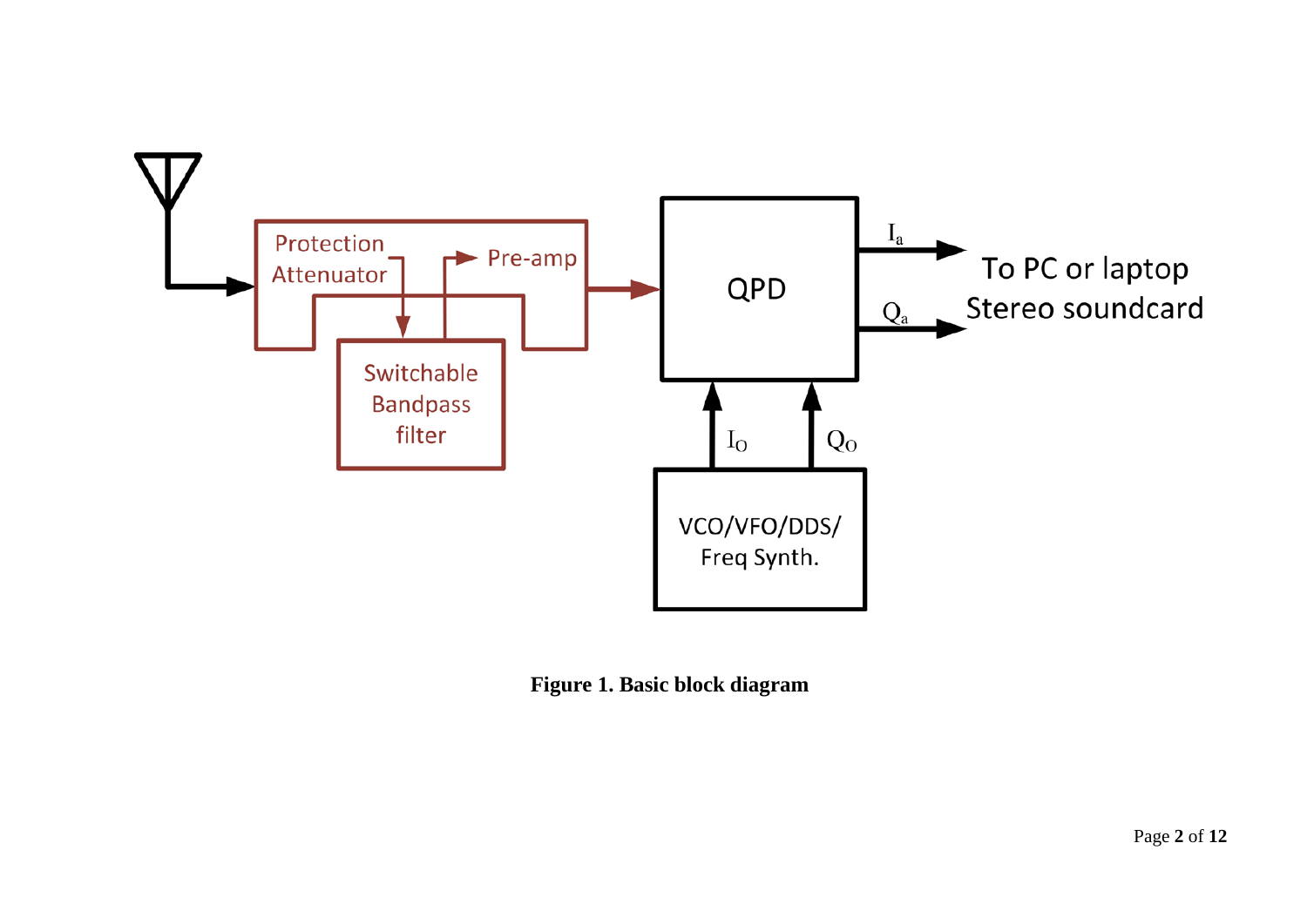

**Figure 2. Schematic diagram of the simple protection circuitry.**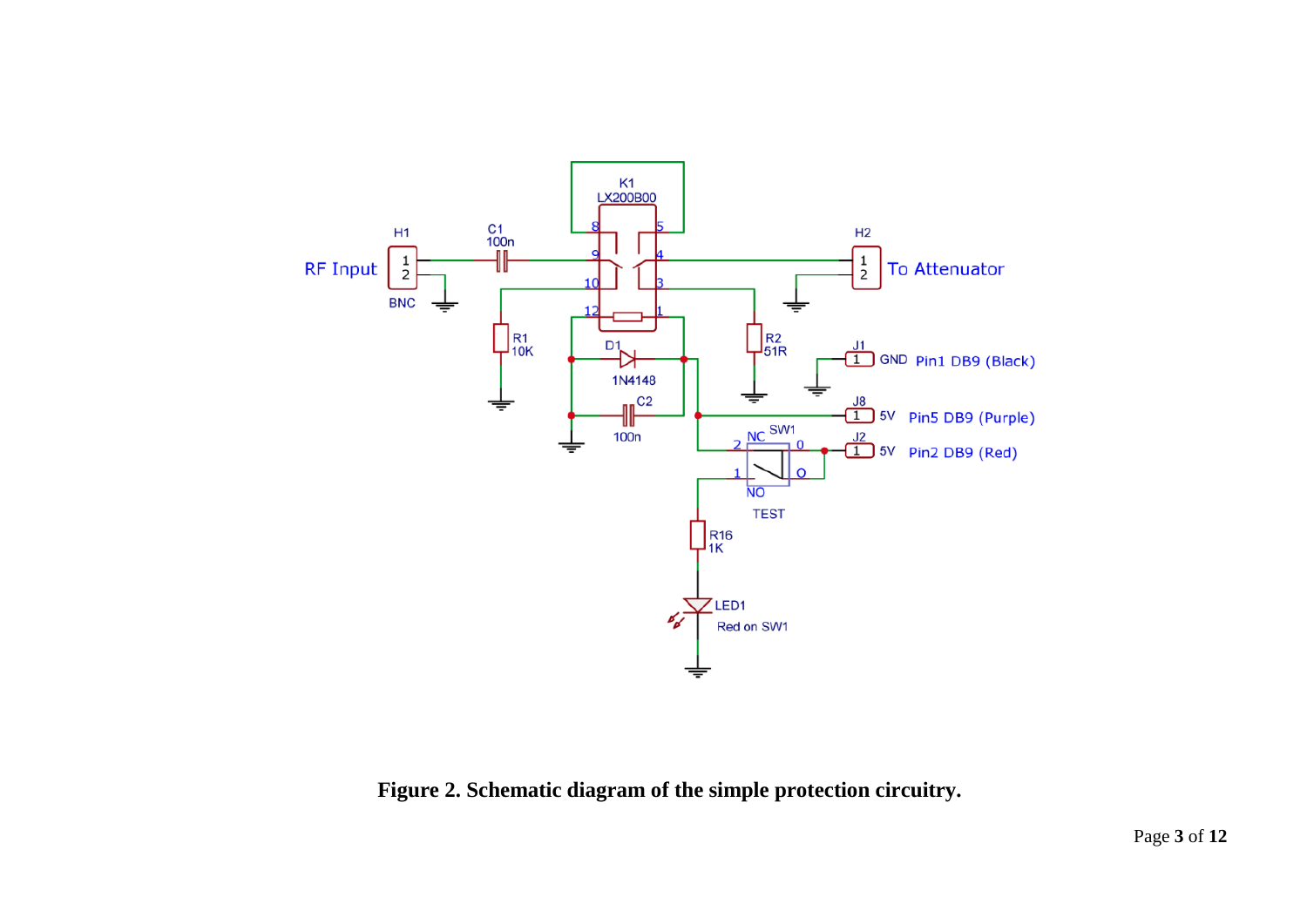

**Figure 3. Schematic diagram of the attenuator circuitry.**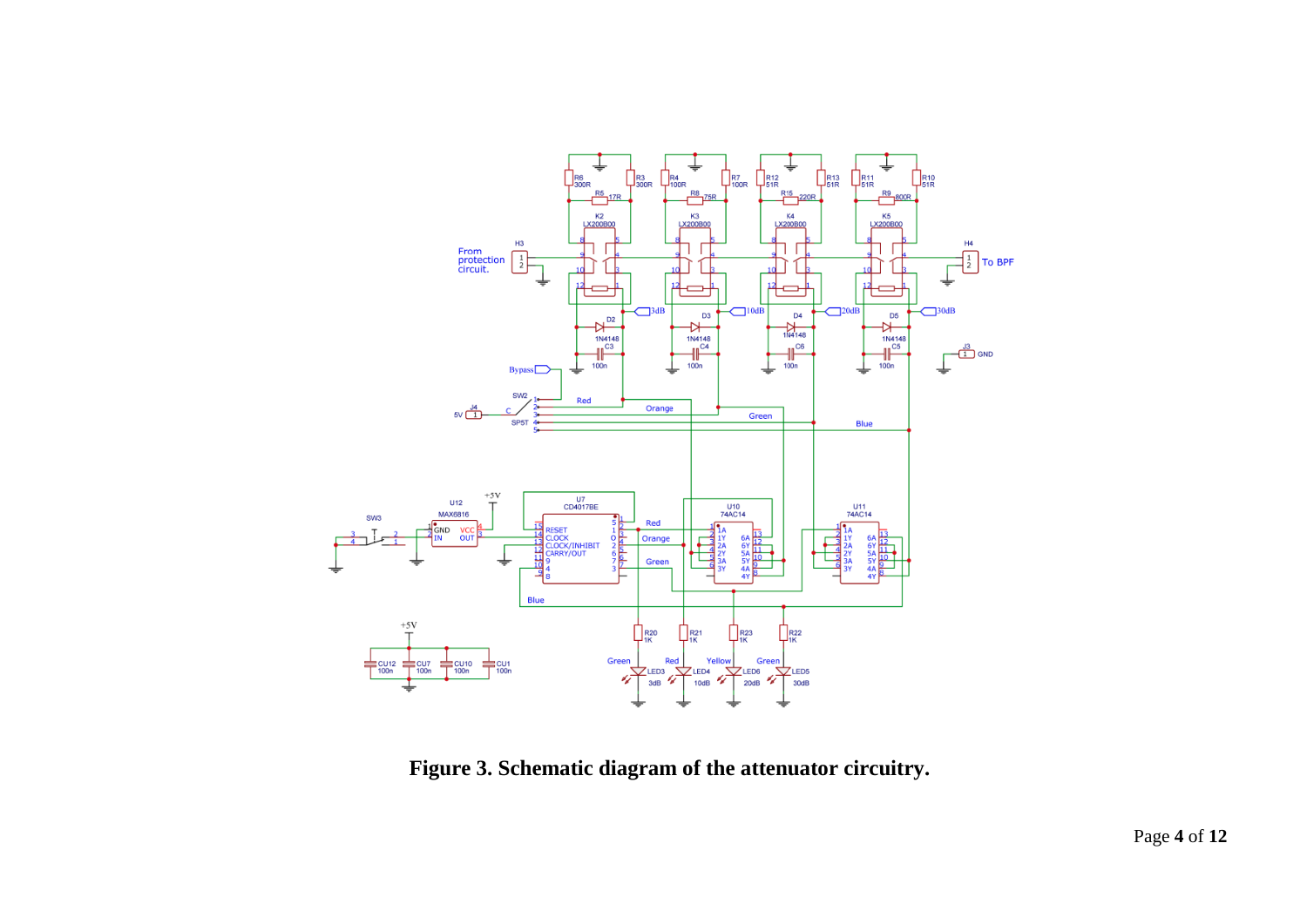

**Figure 4. Schematic Diagram of the Pre-amplifier circuit**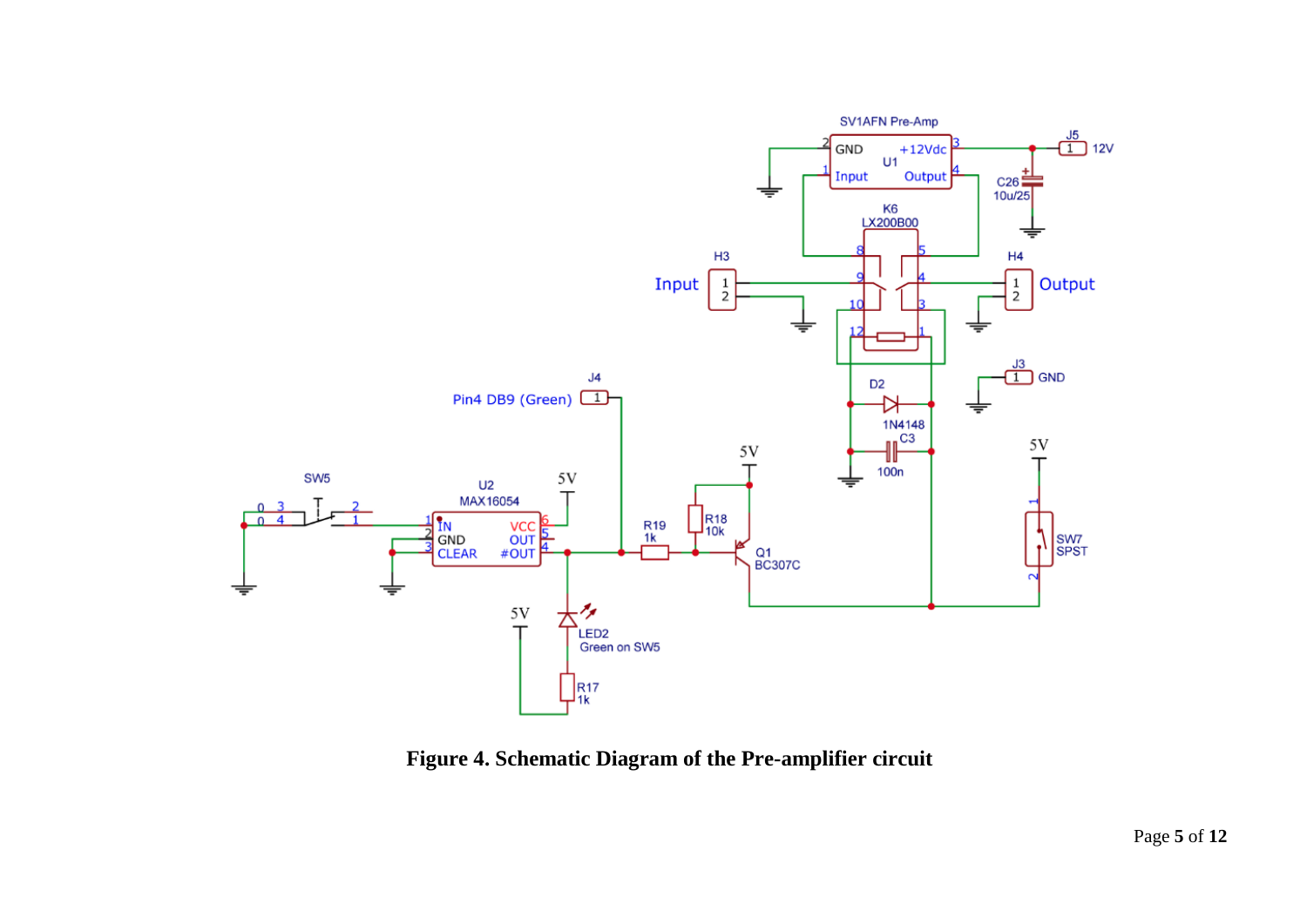

**Figure 5. Schematic Diagram of the Pre-amplifier circuit**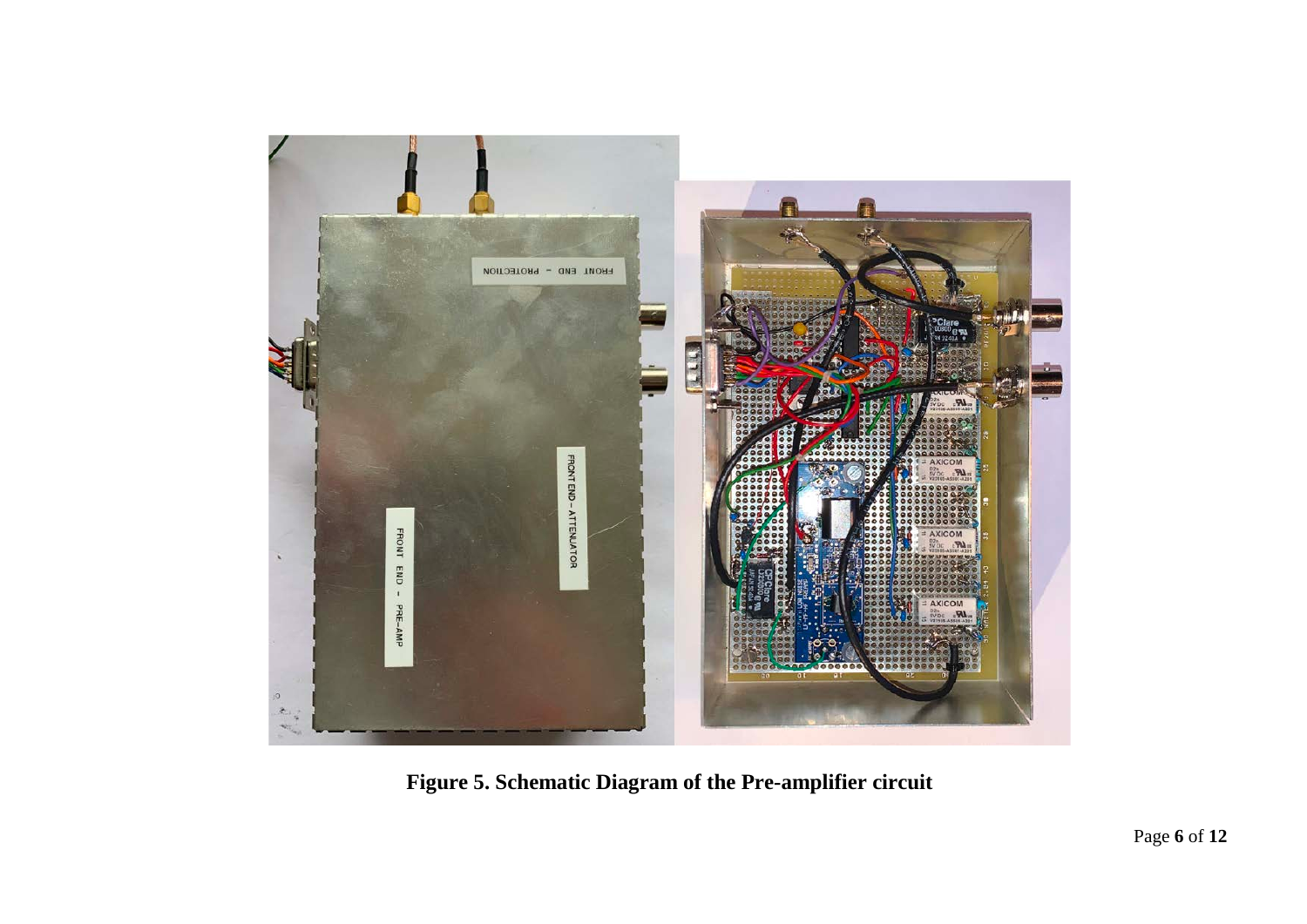

**Figure 6. Schematic Diagram of the switchable bandpass filter**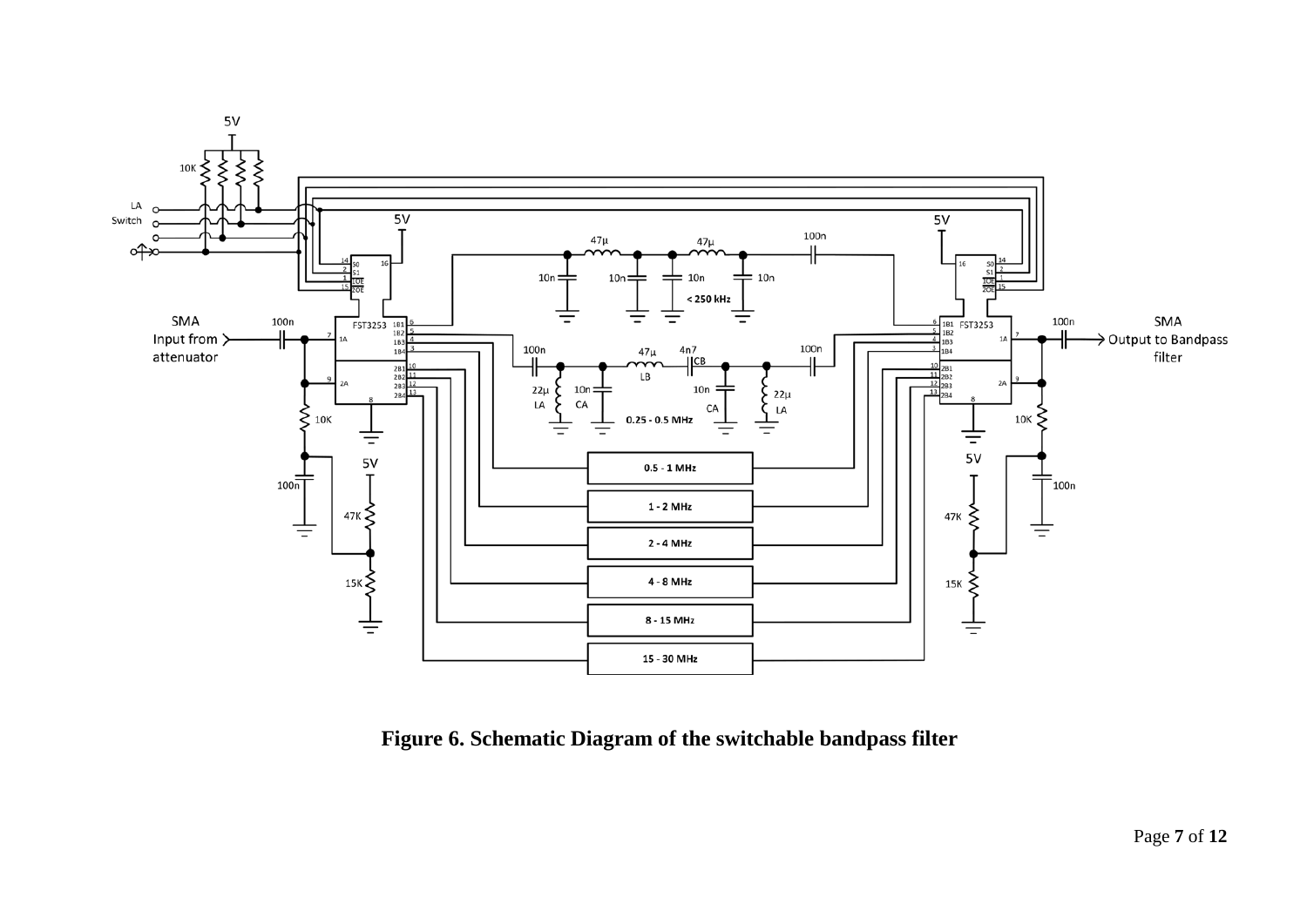

**Figure 7. Response of the LPF (top) and 1 - 2 MHz BPF (bottom)**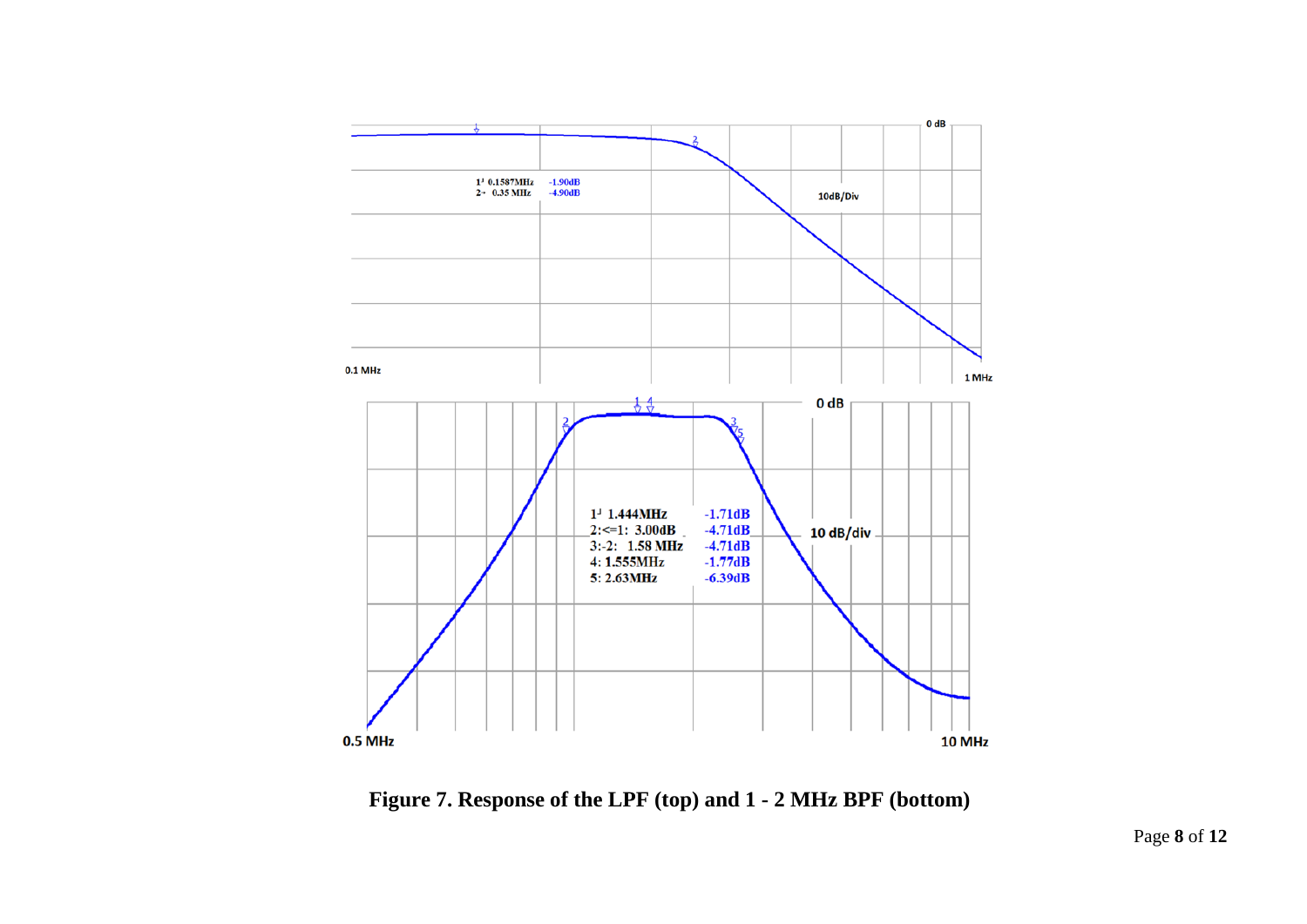

**Figure 8. The built BPF circuitry**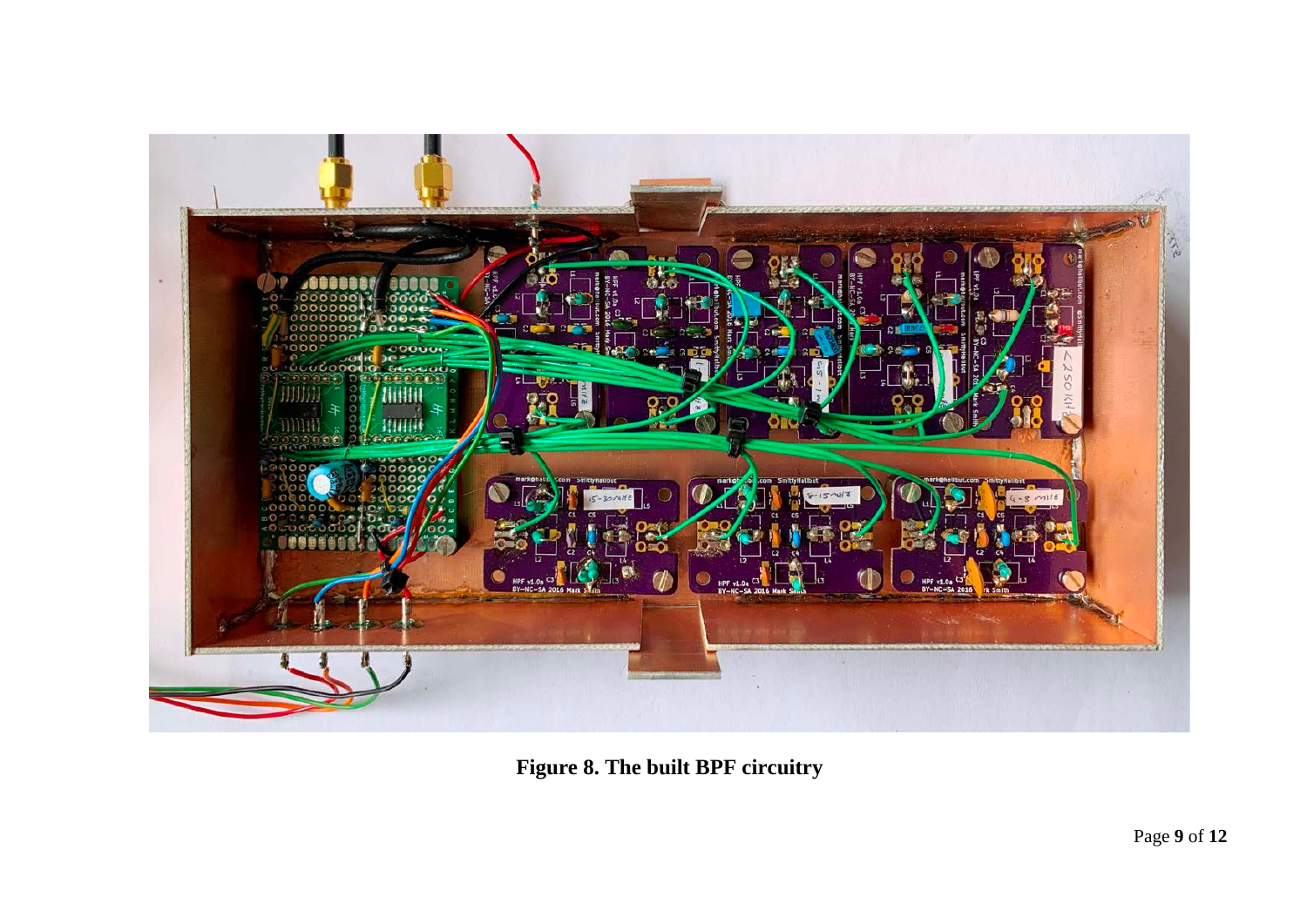|            |                  |                |                | U7             |                |          |                                   |                  |
|------------|------------------|----------------|----------------|----------------|----------------|----------|-----------------------------------|------------------|
| Event      | Pin <sub>3</sub> | Pin 2          | Pin 4          | Pin 7          | $Pin$ 10       | Pin      | Relay selected                    | <b>LED</b> Lit   |
|            | Q <sub>0</sub>   | Q1             | Q2             | Q <sub>3</sub> | Q4             | 1 Q5     |                                   |                  |
| Start-up   |                  | $\Omega$       | $\theta$       | $\Omega$       | 0              | $\theta$ | None                              |                  |
| Push SW3   | $\theta$         |                | $\theta$       | $\Omega$       | $\Omega$       | $\theta$ | K <sub>2</sub>                    | LED <sub>3</sub> |
| Push SW3   | $\Omega$         | $\Omega$       |                | $\Omega$       | $\theta$       | $\Omega$ | K <sub>3</sub>                    | LED <sub>4</sub> |
| Push SW3   | $\theta$         | $\Omega$       | $\theta$       |                | $\theta$       | $\theta$ | K4                                | LED <sub>5</sub> |
| Push SW3   | $\theta$         | $\theta$       | $\theta$       | $\Omega$       |                | $\theta$ | K <sub>5</sub>                    | LED 6            |
| Push SW3   | $\theta$         | $\Omega$       | $\Omega$       | $\Omega$       | $\overline{0}$ |          | Immediate reset of U7. Pin 1 Q5   |                  |
|            |                  |                |                |                |                |          | going high triggers a reset on U7 |                  |
|            |                  |                |                |                |                |          | pin 15.                           |                  |
| Back<br>to |                  | $\overline{0}$ | $\overline{0}$ |                | $\theta$       | $\theta$ | None                              |                  |
| start up   |                  |                |                |                |                |          |                                   |                  |

**Table 1. The sequence of events for SW3**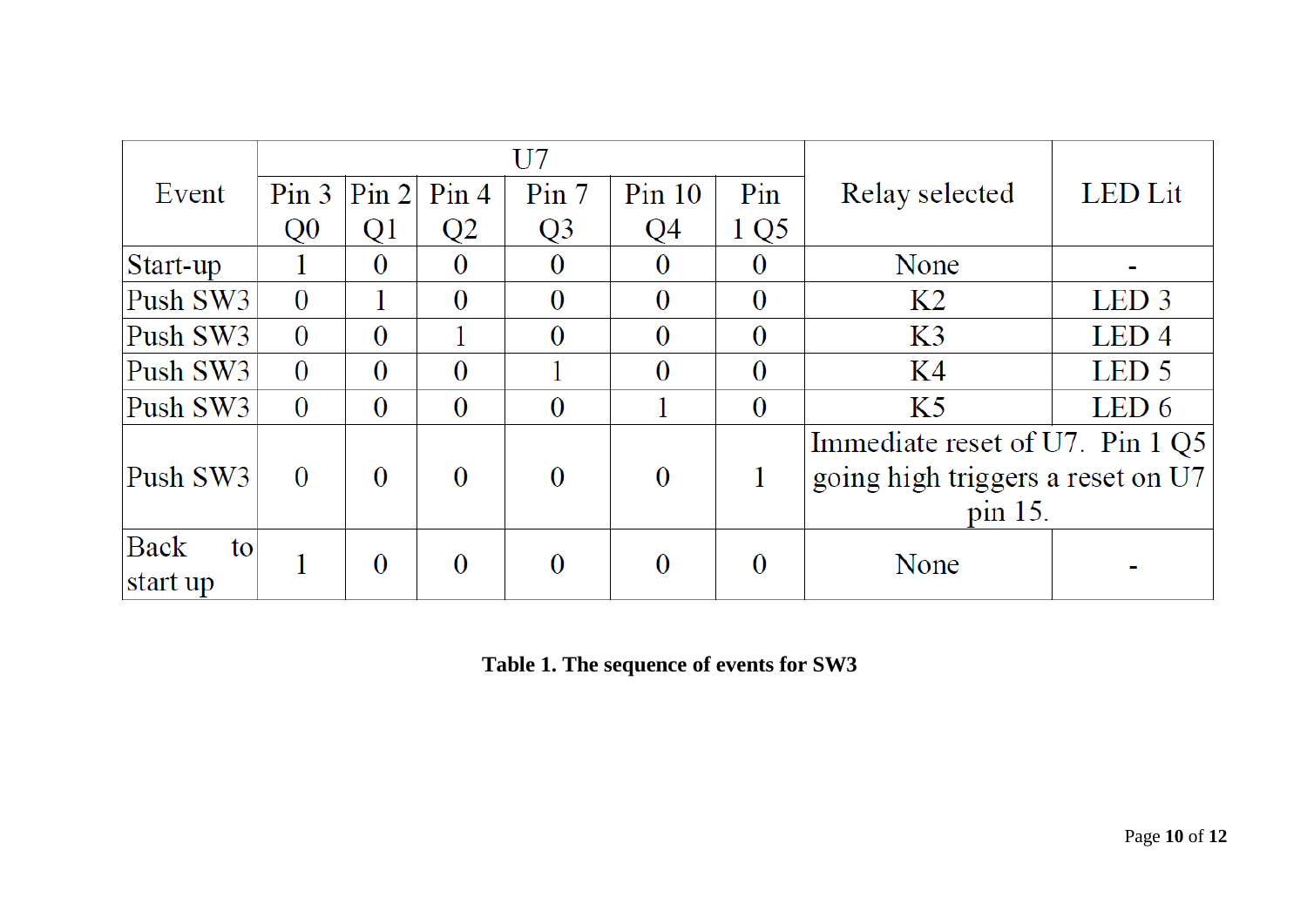| <b>Band</b>      | LA          | CA               | LB          | CB                |
|------------------|-------------|------------------|-------------|-------------------|
| $0.25 - 0.5$ MHz | $22 \mu H$  | 10 <sup>nf</sup> | $47 \mu H$  | 4.7 <sub>nf</sub> |
| $0.5 - 1$ MHz    | $10 \mu H$  | $4.7$ nf         | $22 \mu H$  | $2.2$ nf          |
| $1-2$ MHz        | $4.7 \mu H$ | $2.7$ nf         | $10 \mu H$  | $1.2 \text{ nf}$  |
| $2 - 4 MHz$      | $2.2 \mu H$ | $1.5$ nf         | $4.7 \mu H$ | 680 pf            |
| $4-8$ MHz        | $1 \mu H$   | $820$ pf         | $2.2 \mu H$ | 390 pf            |
| $8-15$ MHz       | $470$ nH    | $390$ pf         | $1 \mu H$   | $180$ pf          |
| $15 - 30$ MHz    | 330 nH      | $180$ pf         | 680 nH      | $82$ pf           |
|                  |             |                  |             |                   |

**Table 2. Bandpass filter component values**